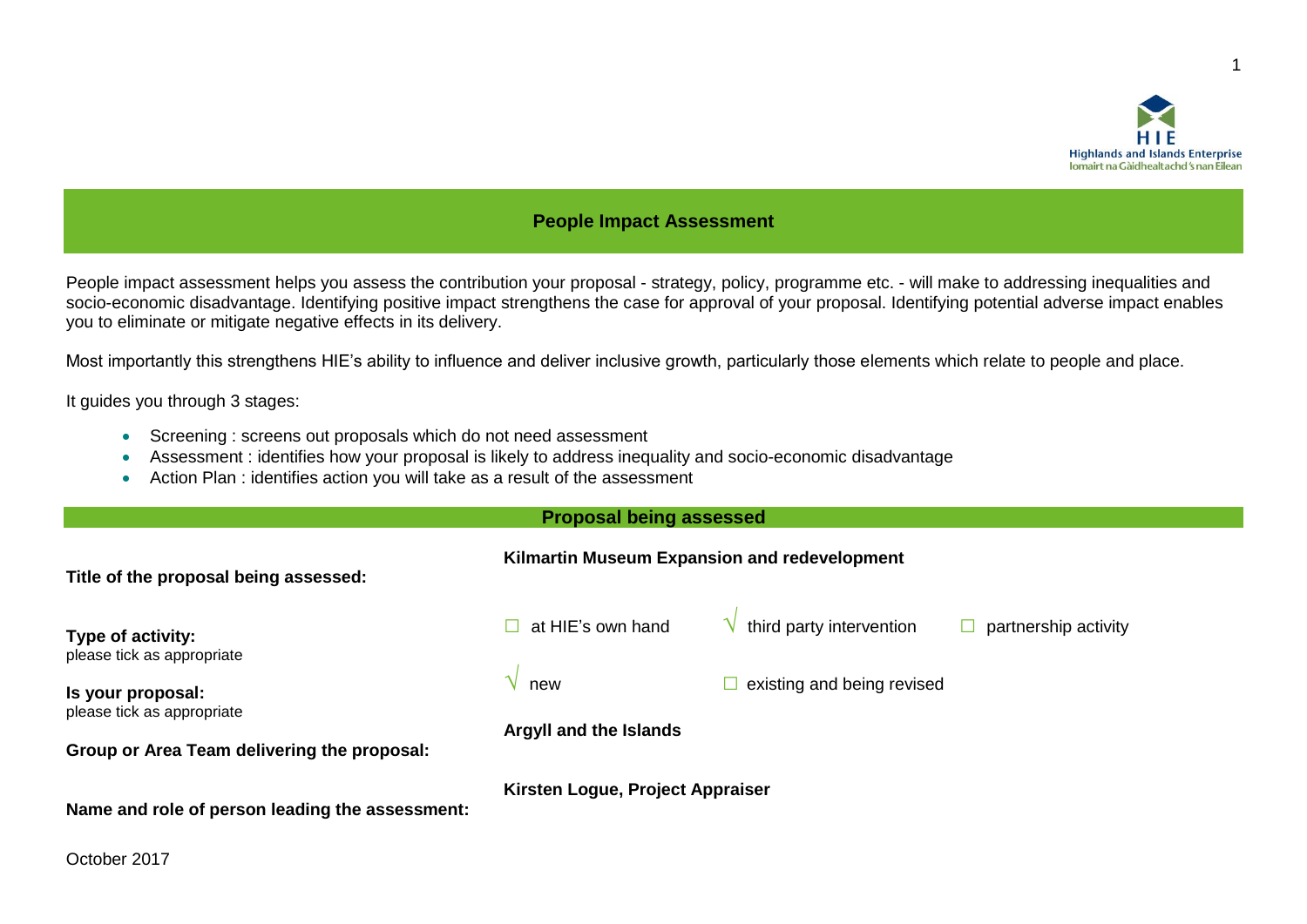### **Screening**

### **Question A1**

Please tick any of the following which apply to your proposal:

- **a)** it contributes to achieving one or more of **HIE's equality outcomes 2017-21:**
	- **√** increasing the diversity of leadership and workforce participation in the Highlands and Islands
	- **□** people better recognise and understand prejudice-based incidents and hate crimes and feel confident reporting them
	- **√** growing the working age population in every part of the Highlands and Islands
- **b)** it contributes to the following in relation to any of the **protected characteristics** (age, disability, gender, gender-reassignment, marriage or civil partnership, maternity or pregnancy, race, religion or belief, sexual orientation)
	- **□** eliminating unlawful discrimination, victimisation or harassment
	- **√** advancing equality of opportunity:-
		- by removing or minimising disadvantage for a group(s) of people
		- by meeting the needs of particular groups which differ from the needs of others
		- by encouraging participation in public life for a group(s) of people
		- by taking account of disabled people's impairments
	- **□** fostering good relations:-
		- by tackling prejudice
		- by promoting understanding between groups of people
- **c) √** it addresses **known areas of inequality** such as the gender pay gap, youth out-migration, occupational segregation, in-work poverty, income inequality, inequalities in educational attainment
- **d) √** it considers proposals of a strategic nature. Consider the impact of **socio-economic disadvantage**:
	- in communities within particular disadvantaged places
	- within particular disadvantaged communities of interest such as disabled people, young people leaving care etc.
	- specifically for people in rural, remote and islands areas
- **e) □** it uses **EU funding;** assessment is mandatory for European Structural Fund Programmes

October 2017 If you have **ticked** any of the options a) to e) above proceed now to the Assessment on page 4.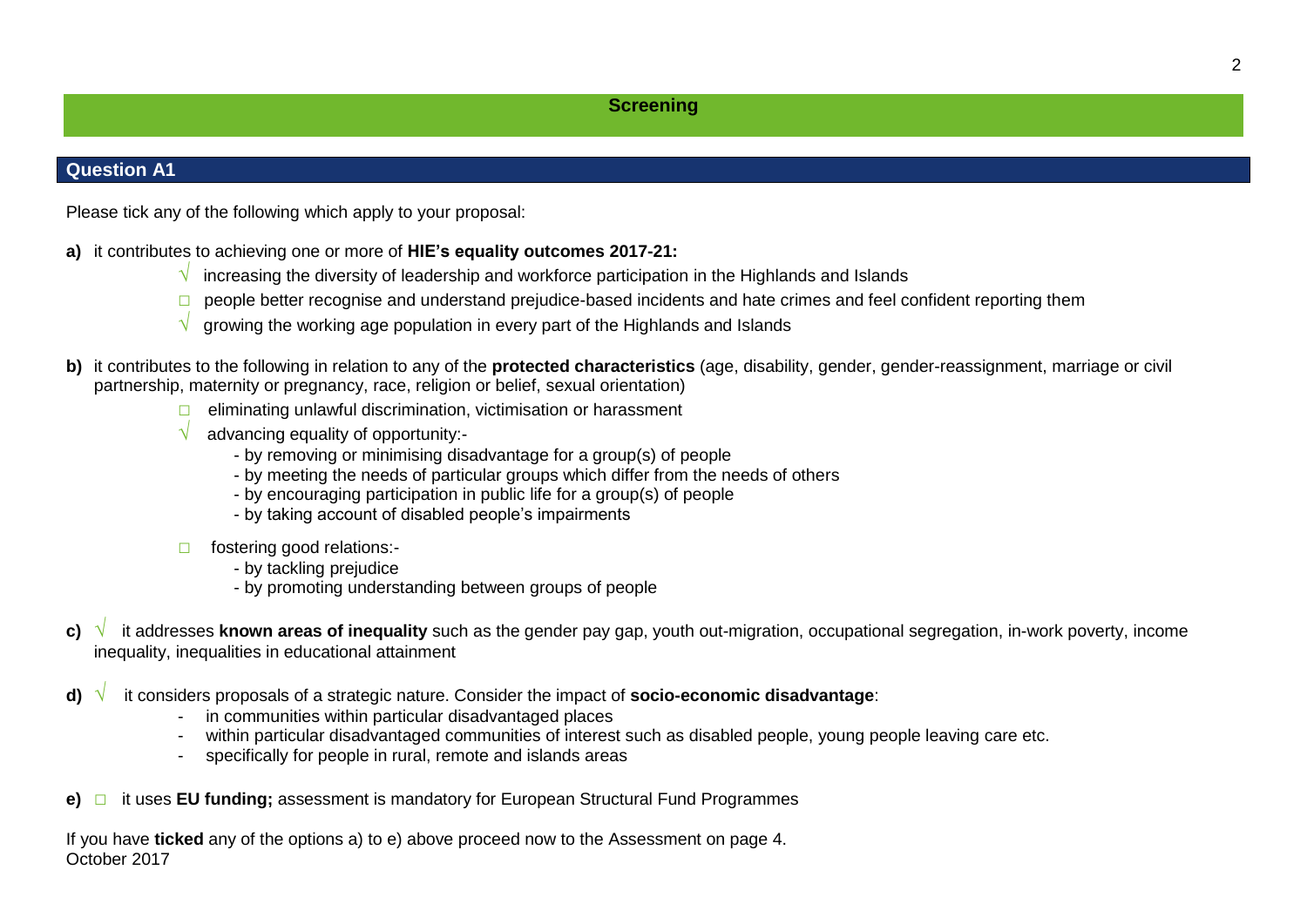If you have **not ticked** any of the options a) to e) this indicates that your proposal is not relevant to equality and not likely to address socio-economic disadvantage. You should sign off the screening below.

### **Signing off the screening**

You must include in relevant approval papers:

- a) a statement to confirm that the proposal has been screened for impact in relation to equality and socio-economic disadvantage and that full assessment is not required
- b) a statement to confirm, if your proposal includes procurement activity above OJEU threshold levels, that there is no need to consider award or contract performance criteria related to equality.

Assessment of your proposal ends at this stage.

| Name of person who carried out the screening: | <b>Claire McMurchy</b>                   |
|-----------------------------------------------|------------------------------------------|
| <b>Job Title:</b>                             | <b>Head of Strengthening Communities</b> |
| Date of decision:                             | 26-02-18                                 |

**This document must be retained with your strategy, policy or programme papers. Screening documentation is subject to the provisions of the Data Protection Act 1998 and Freedom of Information Act 1998.**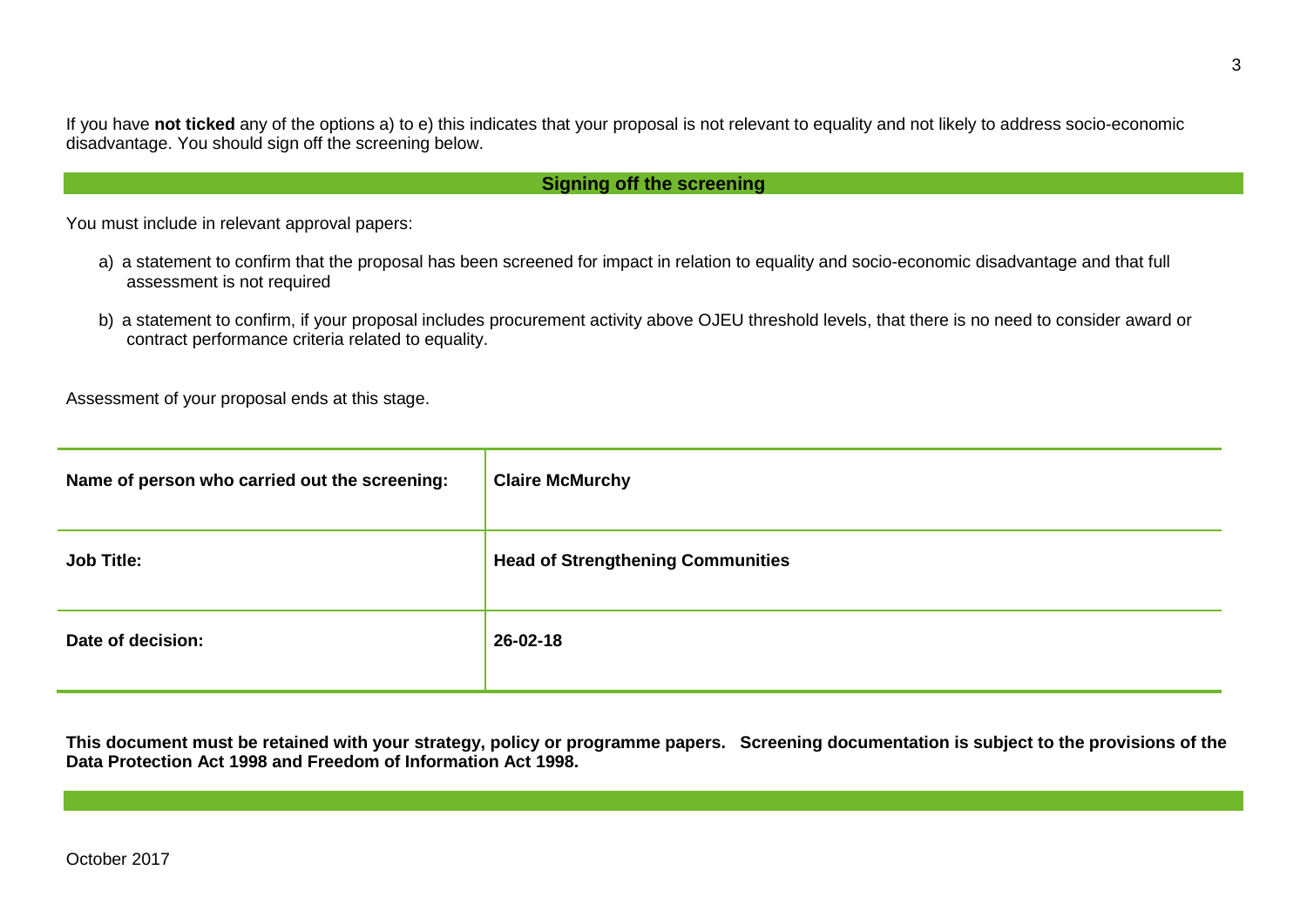#### **Assessment to address inequality and socio-economic disadvantage**

#### **Requirement to publish impact assessments**

Impact assessments must be published, demonstrating that HIE has paid due regard to equality in the development and delivery of our functions. Assessments are subject to the provisions of the Data Protection Act 1998 and Freedom of Information Act 1998.

### **Question B1**

What is the purpose of the proposal; how will it achieve this; who will benefit from it?

**Kilmartin Museum is embarking upon a £6.7m redevelopment and HIE is appraising a £400k investment in the project. The project will benefit community organisations, volunteers, the business community, and the members of the public of H&I through provision of a world-class visitor attraction.**

## **Question B2**

What evidence do you have of the likely impact your proposal on different groups of people (younger or older people, men or women, disabled people etc.) or communities within particular disadvantaged places, including rural, remote or islands areas?

| What does the evidence tell you                                                                                                                                                                                                                  | Source of evidence                                      |
|--------------------------------------------------------------------------------------------------------------------------------------------------------------------------------------------------------------------------------------------------|---------------------------------------------------------|
| This project will provide opportunities for people living in rural areas to access employment, voluntary<br>work, culture and education. The redeveloped museum will be more accessible to those with mobility<br>issues and to a wider audience | KM business plan, activity plan, architecture<br>scheme |
| With a larger budget, marketing is planned to be more inclusive and wide-spread. This will include more<br>accessible publications, use of different media, and more engaging language and imagery.                                              | As above                                                |
| Visitor numbers are expected to rise by 30%. The offering will be made more applicable to diverse<br>audience and seeks to engage new audiences.                                                                                                 | As above. Exhibition design report.                     |
|                                                                                                                                                                                                                                                  |                                                         |
| <b>Question B3</b>                                                                                                                                                                                                                               |                                                         |

If there are evidence gaps which prevent you from understanding the likely impact on groups of people or communities affected, how will you fill the gaps?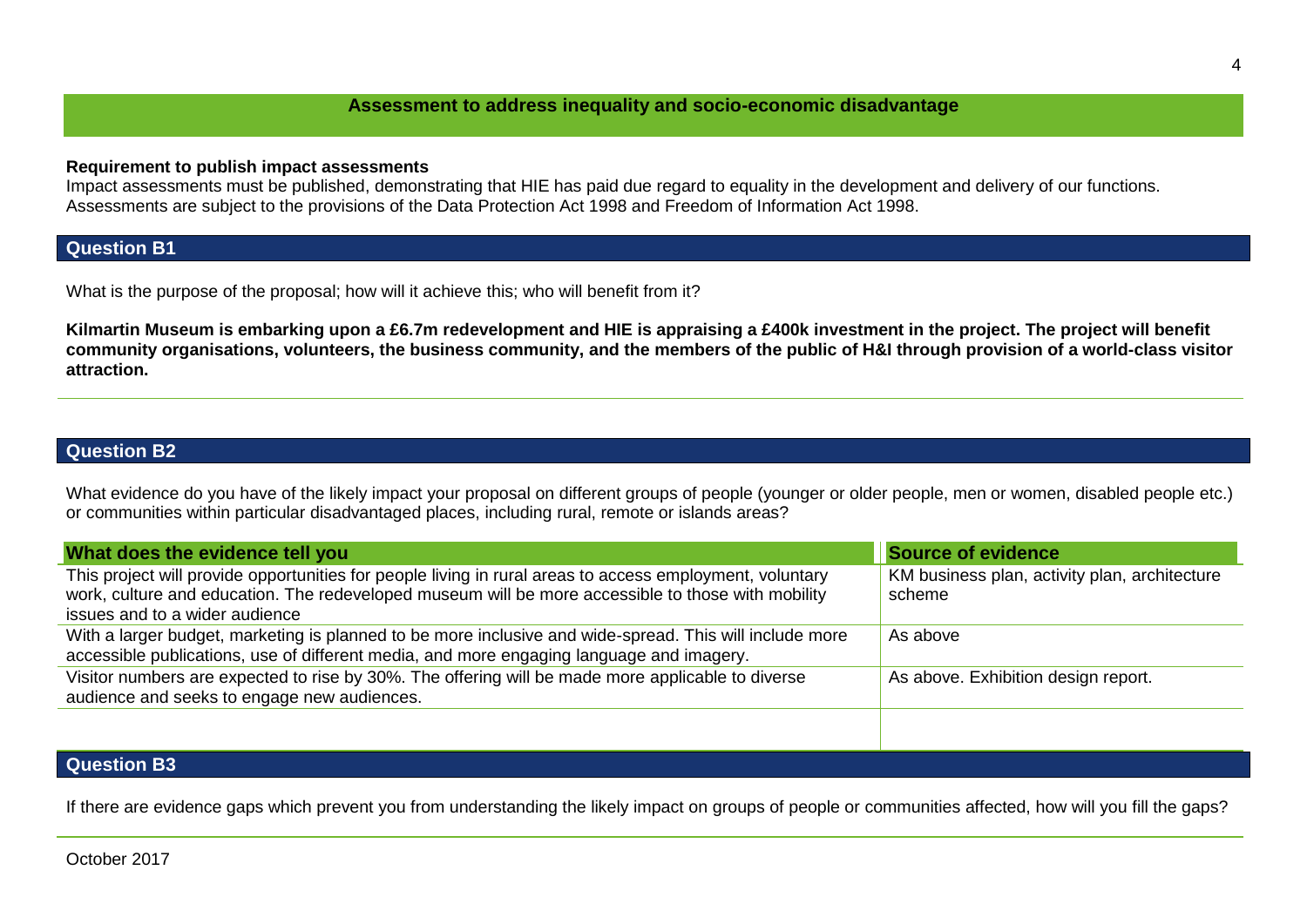**Some of the "fit-out" and marketing strategy etc. will not be finalised until closer to re-opening. This evidence gap will not be able to be filled at this time.**

# **Question B4**

Note below any positive or adverse impact which may occur as a result of the planned delivery of your proposal**.** Leave blank any groups you consider will not be disproportionately affected.

| <b>Tick</b> | Nature of anticipated impact for groups of people likely to be affected                                                                         |  |
|-------------|-------------------------------------------------------------------------------------------------------------------------------------------------|--|
|             |                                                                                                                                                 |  |
|             | Age – younger or older people, people of a particular age                                                                                       |  |
|             | Positive impact identified $\odot$                                                                                                              |  |
|             | Adapted facilities, better signage, digital interpretation, inclusive marketing campaign, young people through engagement in Education Service. |  |
|             | Adverse impact identified &                                                                                                                     |  |
|             |                                                                                                                                                 |  |
|             | Disability - people who have a disability (physical or mental health condition, long term illness)                                              |  |
|             | Positive impact identified $\odot$                                                                                                              |  |
|             | Adapted accessibility-friendly facilities, better signage with clear, plain English                                                             |  |
|             |                                                                                                                                                 |  |
|             |                                                                                                                                                 |  |
|             | <b>Gender</b> - men or women                                                                                                                    |  |
|             | Positive impact identified $\odot$                                                                                                              |  |
|             |                                                                                                                                                 |  |
|             |                                                                                                                                                 |  |
|             | Adverse impact identified &                                                                                                                     |  |
|             | Gender-reassignment - people who have undergone or plan to undergo gender re-assignment                                                         |  |
|             | Positive impact identified $\odot$                                                                                                              |  |
|             |                                                                                                                                                 |  |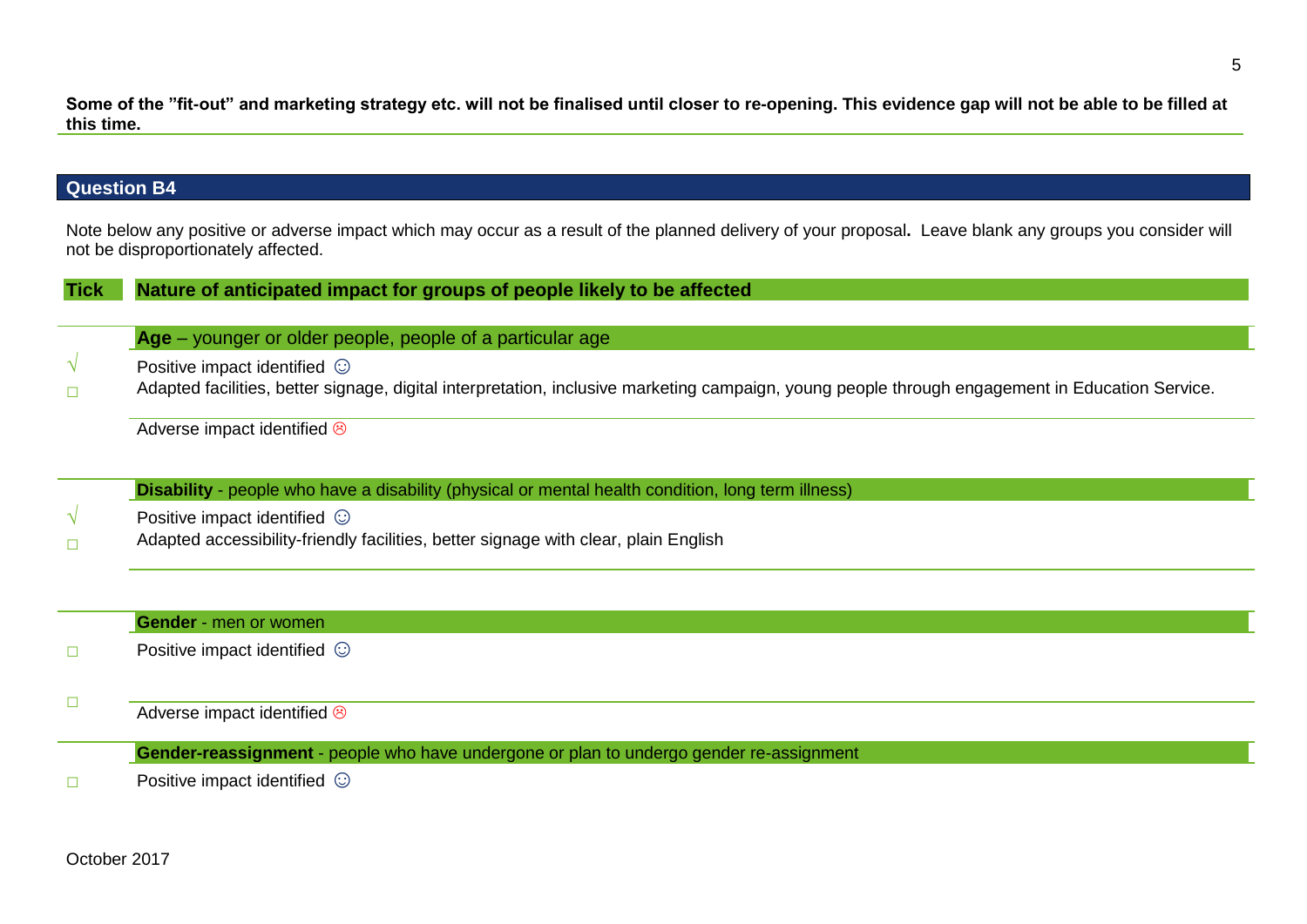**□ □ Marriage or civil partnership** - people who are married or in a civil partnership Positive impact identified  $\odot$ Adverse impact identified  $\circledast$ **□ □ Pregnancy and maternity** - women who are pregnant or linked to maternity Positive impact identified  $\odot$ Adverse impact identified  $\circledcirc$ **□ □ Race** - people of diverse race, nationality or ethnicity Positive impact identified  $\odot$ Adverse impact identified  $\circledcirc$ **□ □ Religion or belief** - people of diverse faiths or beliefs Positive impact identified  $\odot$ Adverse impact identified  $\circledcirc$ 

**Sexual orientation** – lesbian, gay, bisexual or transgender people

**□** Positive impact identified  $\odot$ 

October 2017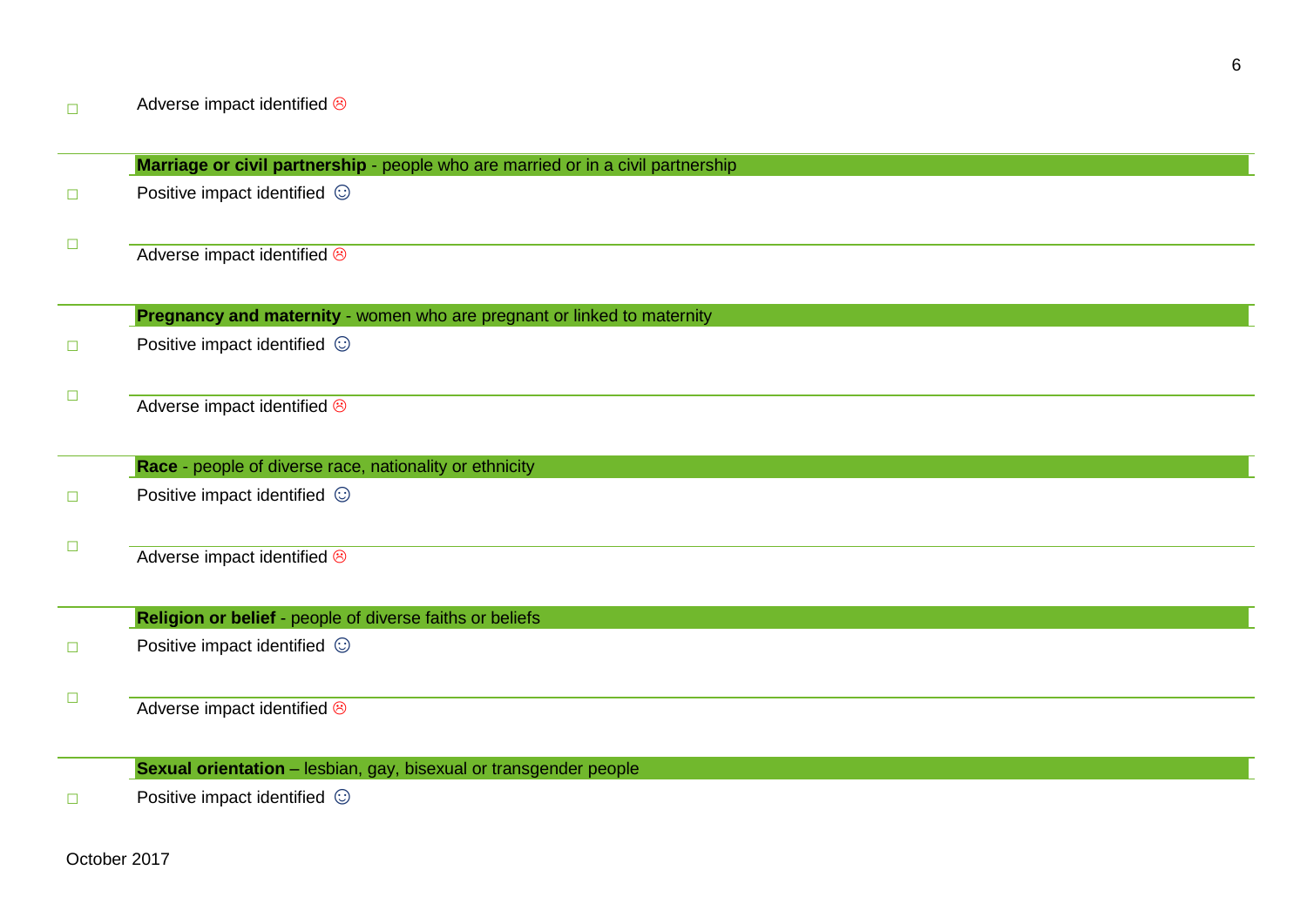## **Question B5**

### **General Equality Duty**

In what way will your proposal contribute to:

- eliminating unlawful discrimination, victimisation or harassment
- advancing equality of opportunity (by removing/minimising disadvantage, meeting the needs of particular groups, encouraging participation in public life, taking account of disabled people's impairments)
- fostering good relations (by tackling prejudice or promoting understanding)

**This proposal mainly contributes to advancing equality of opportunity by removing disadvantage caused by rural location and through improved accessible facilities**

### **Question B6**

### **Economic, social and cultural (human) rights**

HIE is well placed to create the conditions in which economic, social and cultural rights can be realised, such as working towards:

- an adequate standard of living e.g. Minimum Income Standard, addressing poverty
- access to well-paid employment for all e.g. job creation, income levels
- just and favourable work conditions e.g. encouraging inclusive workforce practices
- social participation and community confidence e.g. inclusive capacity building and representation

In what way will your proposal help people realise their economic, social or cultural rights?

Identify any areas where there is risk of preventing individuals from realising their human rights. Provide justification where this is considered a proportionate response to achieving the overall aim of the proposal.

### **There are no identified risks**

## **Question B7**

#### **Socio-economic impact**

Public authorities, including HIE, are expected to consider how to address socio-economic disadvantage, when taking decisions of a **strategic** nature, such as economic development strategy, setting budgets for key investment choices, city / region deals etc. Consider how this might impact on:

October 2017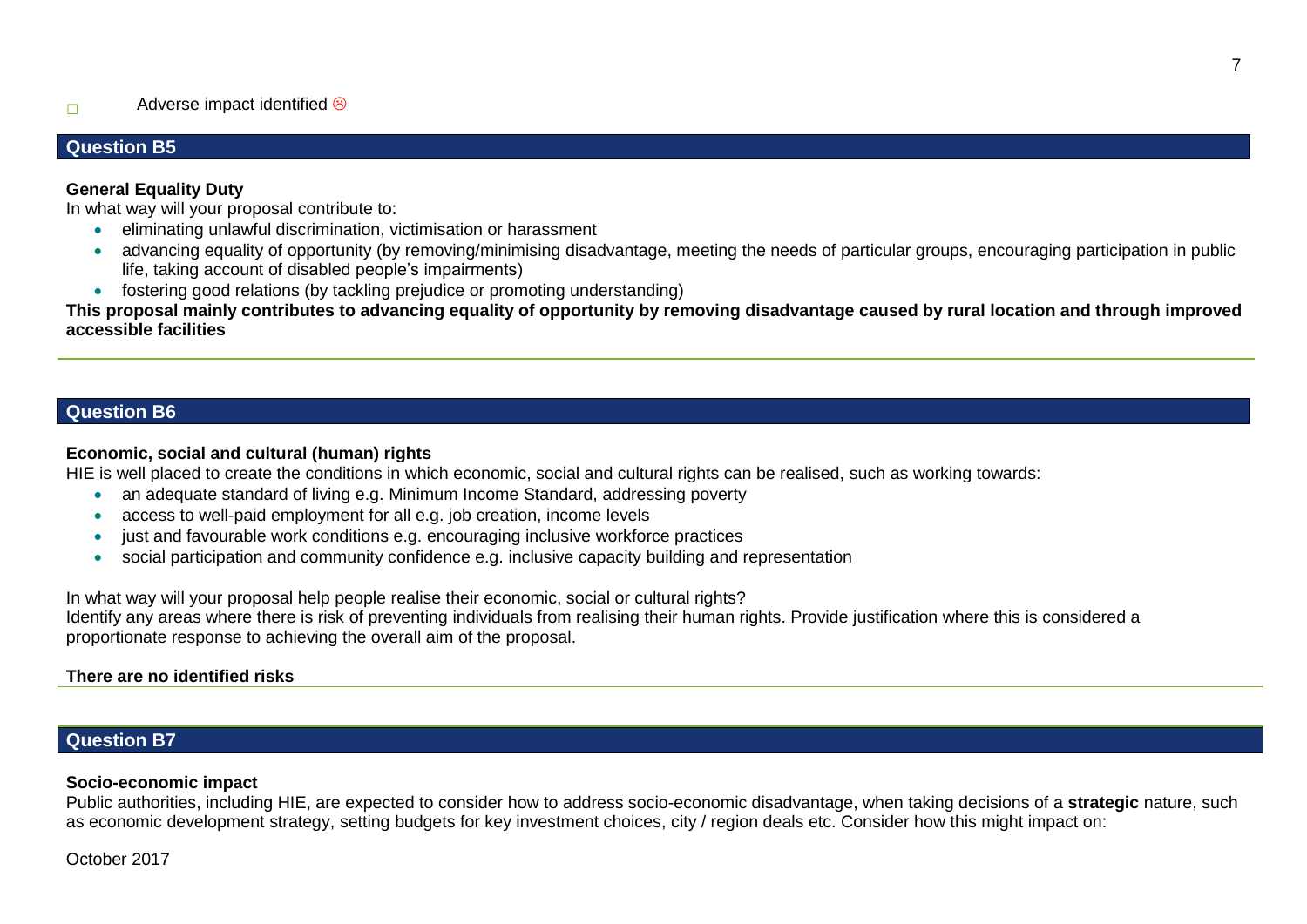- communities within particular **disadvantaged places**
- particular **disadvantaged communities of interest** (e.g. young people leaving care; disabled people; people from minority ethnic communities)
- people in **rural, remote and islands** areas

#### **Disadvantaged places**

In what way does your proposal address socio-economic disadvantage in communities within particular disadvantaged places?

**Much of Argyll and the Islands is rural/remote rural. The audiences KM will serve will benefit from better access to culture, volunteering opportuntiies and employment. This will reduce social isolation.**

#### **Disadvantaged communities of interest**

In what way does your proposal address socio-economic disadvantage within communities of interest not already outlined in question 5 above?

#### **KM has a history of providing supported employment opportunities. This is likely to continue Post re-opening**

#### **Rural. remote, and islands areas**

In what way does your proposal address the specific nature of socio-economic disadvantage experienced by people in rural, remote and islands areas?

**Reducing social isolation, as above. Also, given the anticipated GVA post-reopening at £5.8M, this will support growth of rural businesses, particularly in the tourism sector.**

## **Question B8 European Structural Fund Programmes only**

**Equal Opportunities - "to increase the opportunities within the programme for all groups and to prioritise and adapt support for groups facing particular disadvantages to participation"**

Clarify precisely how the proposal takes account of and reflects the diverse needs of any target group(s).

Outline how the proposal will overcome any potential barriers to access to participation and how policies in place will make a positive difference.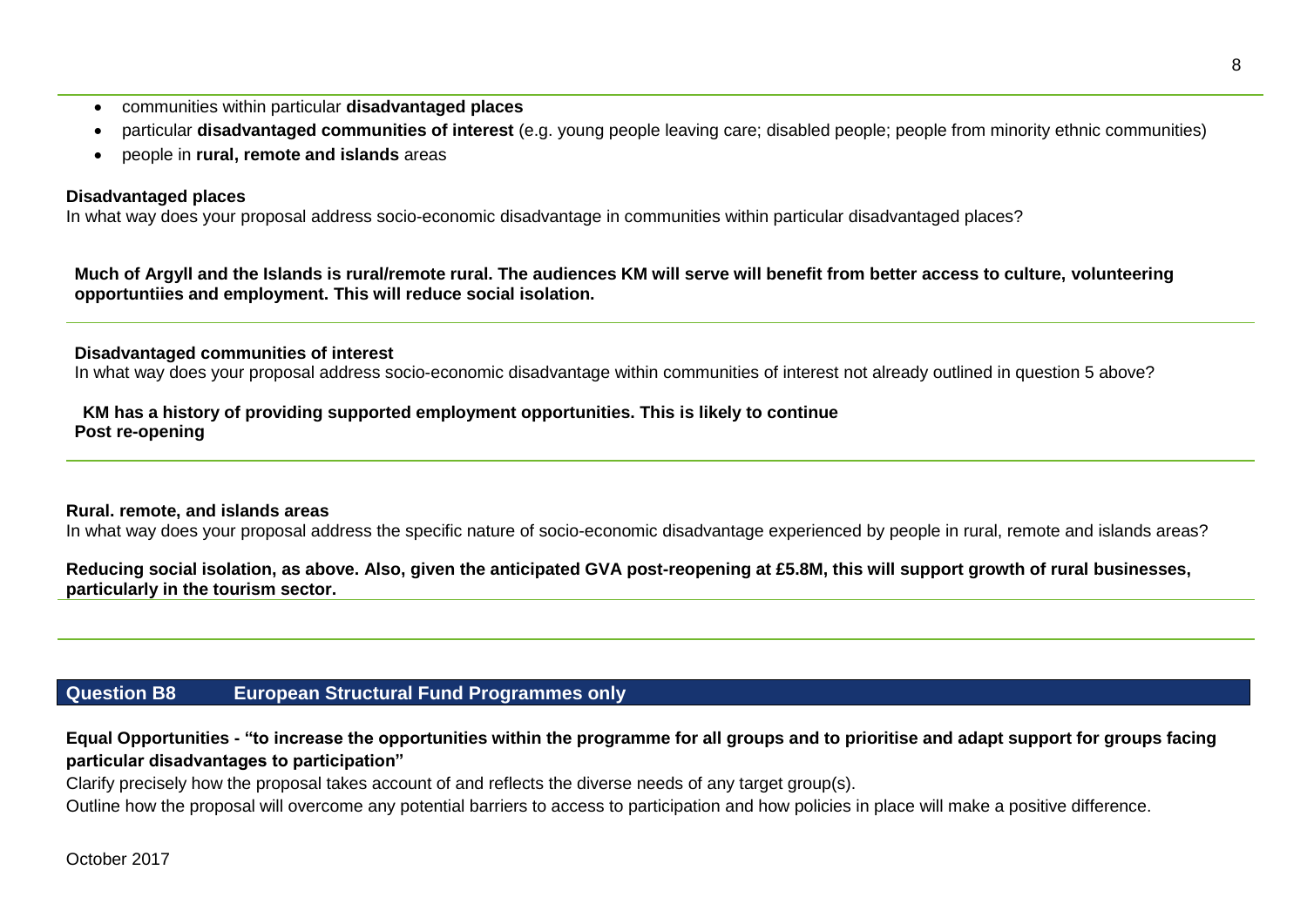**Social inclusion - "to ensure that economic growth and tackling exclusion go hand in hand to help people overcome multiple barriers to employment and realise their full potential"**

Demonstrate how the proposal will reconcile a commitment to social inclusion with a focus on improving the competitiveness and economic performance of the locality.

Outline how it will reduce inequalities between the least advantaged communities and the rest of society.

Outline how the proposal will overcome any potential barriers to access to participation and how policies in place will make a positive difference.

**N/A**

### **People Impact Assessment Action plan to address inequality and socio-economic disadvantage**

#### **Title of the proposal assessed: Kilmartin Museum Co Ltd. Museum expansion and redevelopment**

Financial and resource allocation decisions must take into account potential equality impact and, for strategic decisions, socio-economic impact. Proposals which include procurement activity at OJEU level must consider whether to include contract award or performance criteria related to equality. We also recommend this as good practice for lower value contracts.

The following summarises actions to be taken as a result of People Impact Assessment and should be submitted with relevant approval papers.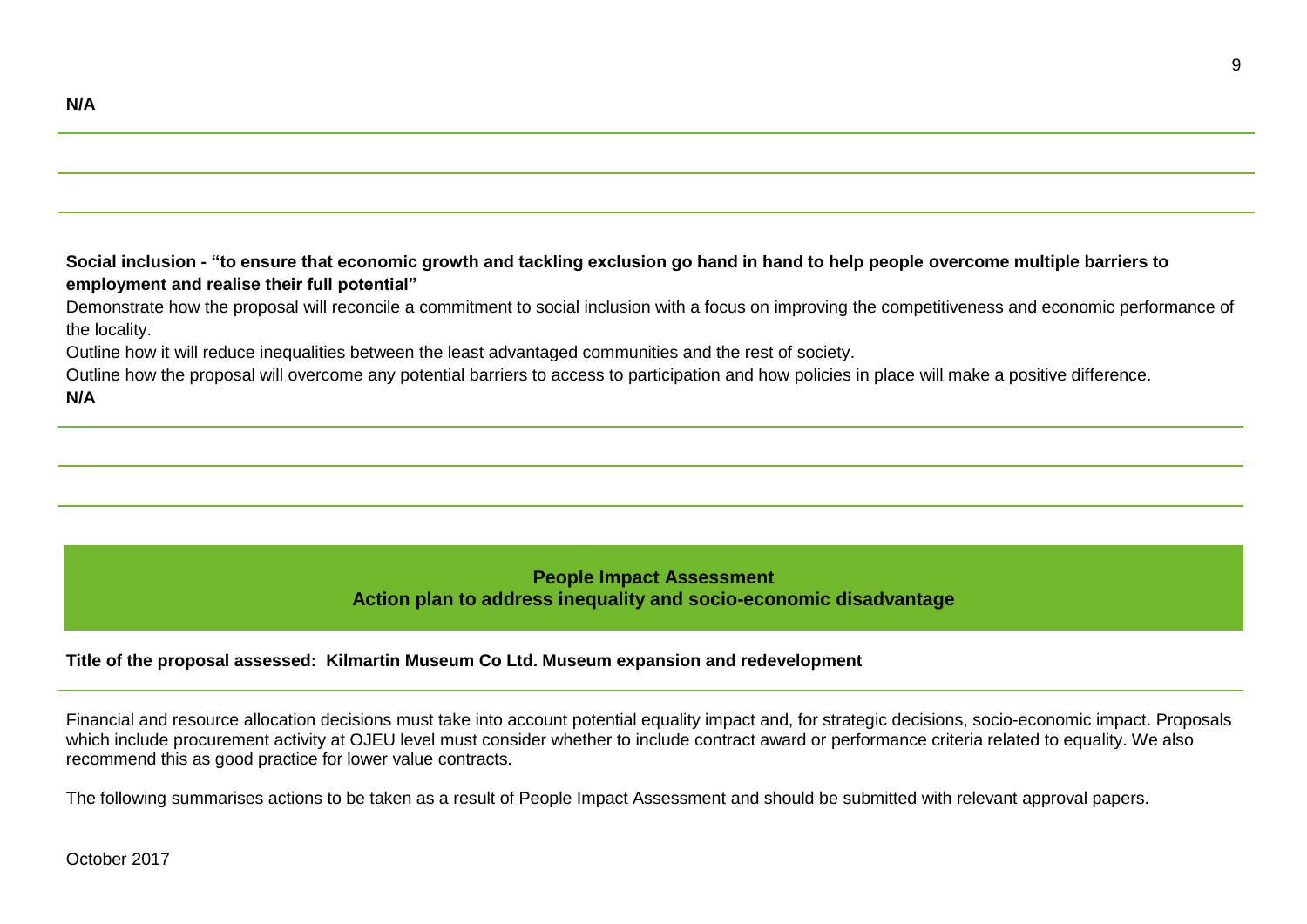| Summary of impact identified and action to be taken to ensure inequalities and socio-economic disadvantage are addressed |                                                               |         |          |
|--------------------------------------------------------------------------------------------------------------------------|---------------------------------------------------------------|---------|----------|
| <b>Potential impact to be addressed</b>                                                                                  | <b>Action to be taken</b>                                     | By whom | When     |
| Age – younger and older                                                                                                  | Accessible facilities, better signage, digital interpretation | KM      | Dec 2020 |
| <b>Disability</b>                                                                                                        | Accessible facilities, better signage, digital interpretation | KM      | Dec 2020 |

| Arrangements to monitor and review impact over time                                                          |                    |             |
|--------------------------------------------------------------------------------------------------------------|--------------------|-------------|
| <b>Monitoring and review arrangements</b>                                                                    | By whom            | <b>When</b> |
| KM is in account management – these elements will be monitored through meetings and project review<br>stages | KM account manager | Quarterly   |
|                                                                                                              |                    |             |
| Desalivament                                                                                                 |                    |             |

#### **Procurement**

Proposal involves procurement activity at OJEU level **No**

| How criteria will be evaluated                         |
|--------------------------------------------------------|
|                                                        |
|                                                        |
|                                                        |
|                                                        |
|                                                        |
| How delivery of performance criteria will be monitored |
|                                                        |
|                                                        |
|                                                        |
|                                                        |
|                                                        |
|                                                        |